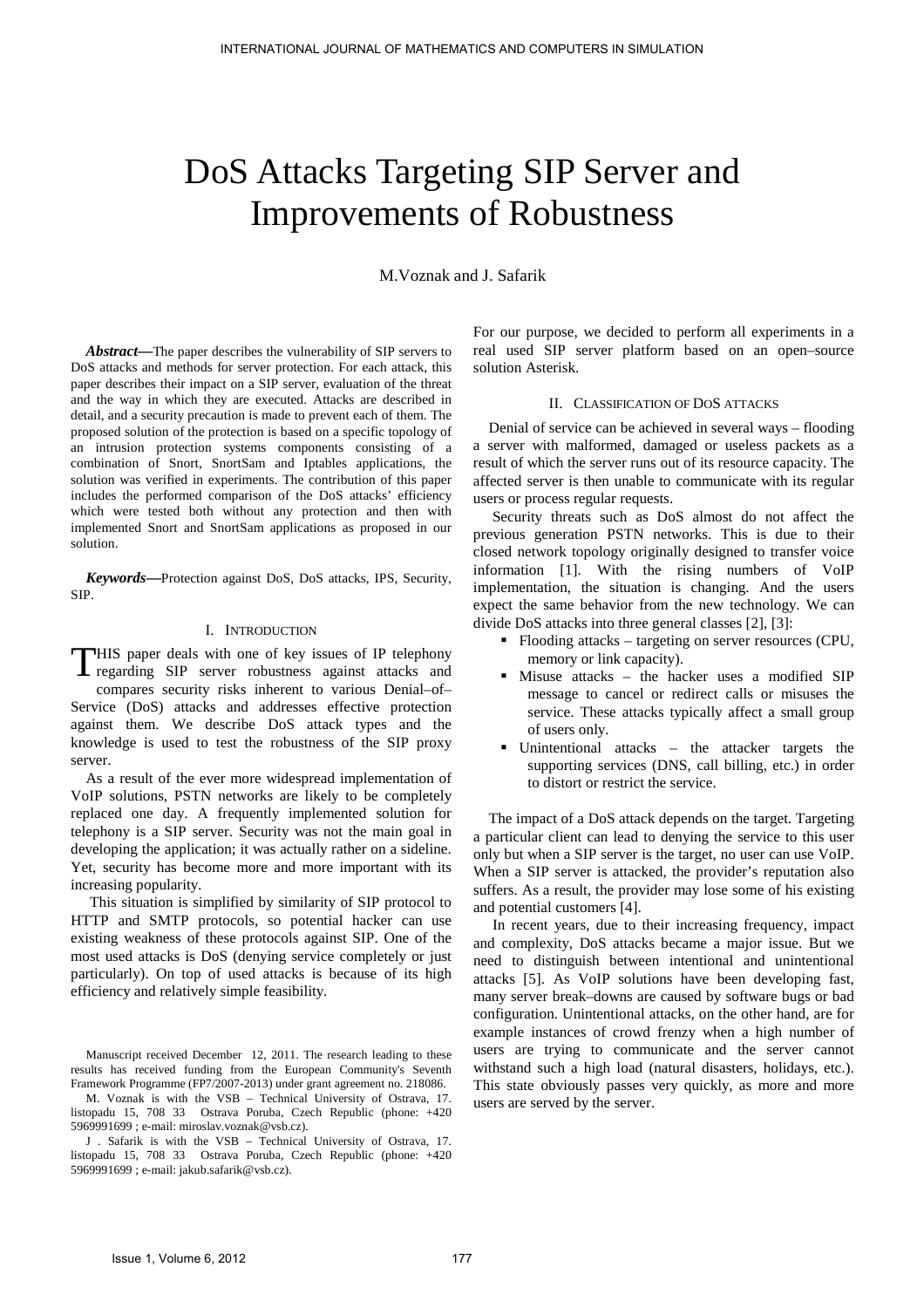

Fig. 1 DoS attacks classification

Identifying the distribution of maliciousness in the IP address space we can apply a Hilbert map of malicious activity created by Team Cymru which can be seen in Fig. 2 [6].



Fig. 2 Hilbert map of Internet malicious activity created by Team Cymru

The map shows the entire Internet address space, each pixel representing a block of 4096 IP addresses. Pixel color represents level of malicious activity produced by machines with IP addresses from the corresponding block, (heatmap scheme: black = none, white = highest). The cumulative distribution function activity computed for /8 network blocks was extracted directly from picture 2 by J. Stanek [7].



Fig. 3 Cumulative distribution function of the aggregate level of malicious activity

The distribution function depicted in Fig. 3 helps us in identifying IP addresses (or blocks of IP addresses) in /8 network blocks that are being used more often in attacks [6], [7].

## *A. Memory Depletion Attacks*

When a server accepts a SIP message, it has to store small chunks of information. The time for which such information chunks are stored depends on the server mode – stateful or stateless. While the transaction is being performed, the information is kept in memory, and is deleted only once the transaction is closed or timed out. The most frequent attack is a TCP SYN flood attack. The server is flooded with packets with the SYN flag set. The server allocates the necessary resources and responds with packets with SYN+ACK flags. The attacker keeps on sending new packets with SYN flags, and does not respond to packets sent by the server. The server then quickly depletes all memory resources for a new TCP connection and starts refusing regular requests.

 Another example of this type of attack is to send highly fragmented packets with certain parts intentionally omitted. The server attempts to request the missing parts and stores the received packets in memory. The useless information is then stored on the server until it is timed out.

## *B. CPU depletion*

Another way to effectively limit the server's ability to process regular requests is CPU depletion. A higher load may be caused by a higher number of requests received or by receiving requests requiring additional complex calculations. The server can become flooded with ICMP packets but sending malformed REGISTER messages creates the same effect with a significantly smaller number of messages.

 This is due to the fact that messages are analyzed after the server receives them. Even if the server is capable to process hundreds of regular messages, it can be easily forced to perform different calculations using malformed messages with bogus or invalid data or sent from nonexistent user accounts.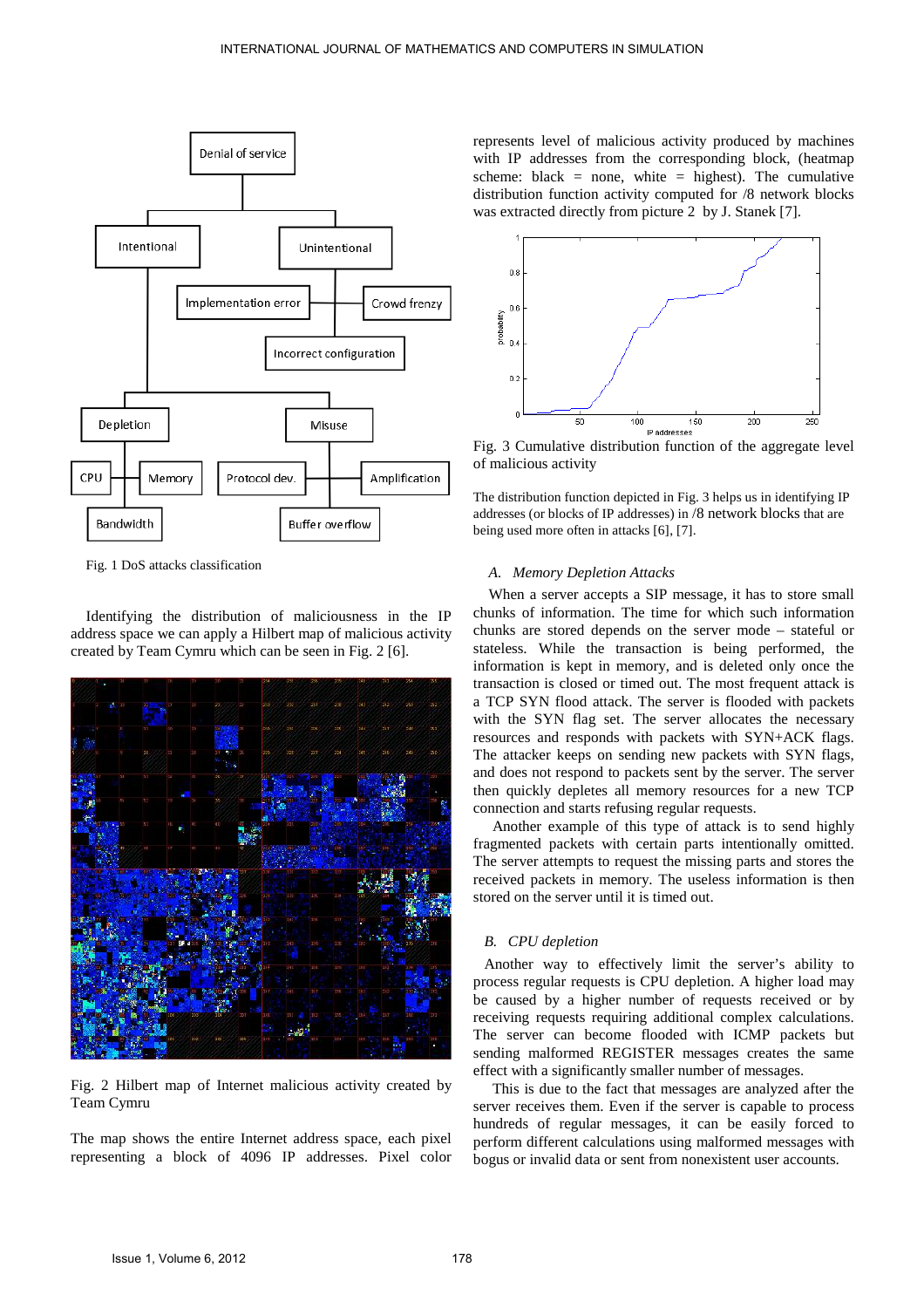Paradoxically, enabled authentication on a server can trigger off more challenging operations, which makes it easier to deplete CPU resources. When a server uses certificates, the attacker may send a message with an invalid certificate. In the end, the server discovers that this certificate is invalid but the processing of the message had already consumed much of server resources.

#### *C. Bandwidth depletion attacks*

This type of attack does not consume resources of the physical server but rather the capacity of the link connecting the server to the network. When the link is not able to transfer regular packets, these are discarded before they can reach the SIP server. This is why it is not possible to distinguish between regular and malicious packets. Using the UDP protocol to transmit SIP messages makes the situation even worst. For obvious reasons, attackers use the stateless UDP protocol with the maximum packet size.

## *D. Misuse attacks and attacks on SIP features*

In general, attacks of this type need only a small number of packets to achieve DoS. They use the weaknesses of the target to their benefit. We can divide these attacks into three subgroups: attacks against the operating system, implementation of TCP/IP stack and attacks using the SIP protocol. Below, we describe the attacks using the SIP protocol.

 This attack attempts to deny the users the access to VoIP, i.e. users are the victims of these attacks. This attack does not necessarily affect all users. But from the provider's point of view, this attack is much more dangerous than the above described attacks. In order to be able to carry out this type of attack, the hacker has to be able to capture the network traffic, modify SIP messages or to disguise himself as a different user.

 In the case of BYE attacks, one of the parties is convinced that the call was terminated. The attacker uses data captured from the SIP headers to create malicious BYE messages. CANCEL attacks are similar, except that they affect the calls before they are connected. The attacker sends a malicious

CANCEL message, using the same sequential number as the INVITE message. Using the same sequential number causes that the malicious message does not have to be authenticated provided it arrives before the final answer from the legitimate user. The only protection against these attacks is to ensure an encrypted transfer of SIP messages.

## *E. Amplification attack*

This is an instance of a distributed denial–of–service (DDoS) attack. The attacker sends packets to broadcast addresses in a specific sub–network with a spoofed source address (victim's IP address). The packet is delivered to all hosts in the sub– network and they respond back to the spoofed address.

 The attacker does not need to infiltrate other hosts, he only uses them. Smurf attack and Fraggle attack are examples of this type of DDoS attack.

 Another type is loop and forks scenarios. Loop scenario is based on resending request to the same location (server). The SIP specification provides header field named Max-Forwards, which work as well as TTL field in IP header. This field protects server from an endless looping of requests.

 Fork attack use N other VoIP servers for amplification of attack. Each account is pointing to another account under other provider. When no stateful server is used, the overload easily consume resources due to message processing.

### III. TECHNOLOGY USED

There are many possible ways to secure against DoS attacks. Due to features, performance and abilities of embedded systems; we choose to run the SIP server on this device. The server parameters are as follows.

- Single-core at 2,2 GHz
- **512 MB RAM**
- cca 2 GB HDD

 The protection mechanism should be a part of this solution. Attacks against the embedded systems are more dangerous due to their relatively lower performance which makes the attacks more efficient. We chose an IPS system, consisting of three applications.

## *A. Snort*

The core of the entire IPS solution is IDS system Snort which detects malicious activity in the network [8]. The detection is based on signatures or detection of anomalies. The whole IDS system is modular, consisting of the following components:

- Packet decoder Captures packets from network interfaces, prepare them to pre–processing.
- Pre–processor Prepares or modifies packets before
- the processing (packet defragmentation, URI decoding, reassembling TCP streams, . . . ).
- Detection engine Responsible for attack detection.
- Logging and alerting system Depending on detection engine, the packet may be used to log activity or generate an alert.
- Output modules Or plugins, for adding another features.

## *B. SnortSam*

This application operates on the client–server model. It allows Snort to dynamically intervene into IPtables rules. To ensure its proper operation, we need to first patch our Snort installation with a SnortSam plugin.

 The client communicates with the Snort's sensor, sends commands to the server (when incident has been detected). The server listens on port 898, applying information from clients to IPtables rules. SnortSam messages are transferred as encrypted, based on preshared passwords which must be same on server and on client A whitelist of non–blockable IP addresses is also available.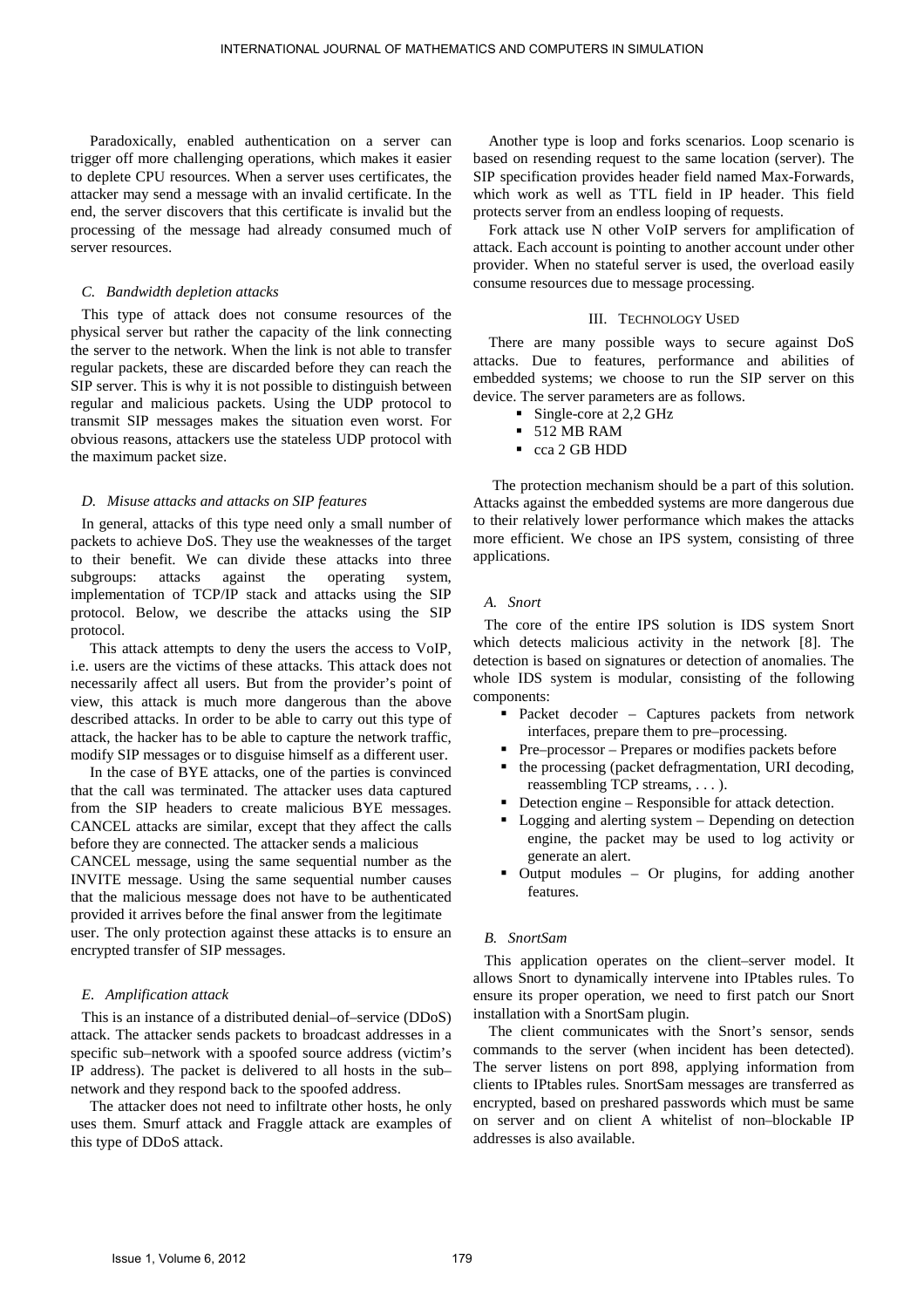The detected traffic is then blocked for some time. Once the attack is over and timed out, the blocked IP is allowed to communicate again. Thus, only malicious traffic that poses a threat to our server is blocked.

## *C. IPtables*

An open–source firewall for Linux–based operation systems. It is used to block malicious traffic on a server. In our case, running at the same physical device as a VoIP server,

## *D. Solutions limit*

The main limitation of the proposed securit6y mechanisms is dependent on the detection with Snort IDS. If there is no corresponding signature for detecting the attack, the attack cannot be blocked.

Another important factor is the delay between detection and attack blocking. Even if we have appropriate signature of attack, the following steps bring further delays (as in Figure 4). This delay can lead to a weakening of the entire security mechanism. Minimizing this delay is one of the important points in building a defensive solution.



Fig. 4 The delay of a defense mechanism

## IV. RESULTS

We created a testing topology to measure DoS effectiveness and for further testing. It consists of SIP proxy server, hacker's PC and some endpoint devices. SIP proxy runs the Asterisk application, and the operation system implemented is Linux for servers – Ubuntu 10.04 LTS (server edition).

 The malicious tools applied by hackers with the same OS as the SIP server are as follows [9]-[12]:

- Sipp (in repository named as sip–tester)
- **n** inviteflood
- udpflood
- flood2
- iuno
- hping, fping, nmap

## *A. Attacks on server CPU using sipp*

The Sipp programme is primarily used to simulate calls and to carry out SIP proxy stress tests [13]. The application is an open source traffic generator that was designed specifically for testing purposes [14]. Sipp is capable of simulation of both UAC and UAS and can also generate both signaling and media traffic. The original source code of SIPp was written by Richard Gayraud and modified by Olivier Jacques, but thanks to its rapidly growing popularity, it quickly became a community tool and many authors joined its development [7].

At the beginning, the popularity of SIPp came from the fact, that it was quite easy to use. The original simple command line interface was intuitive and provided all the necessary functionality for generation of SIP testing communication. During the development, the CLI was additionally extended by usage of XML files specifying the SIP communication scenarios and these scenarios were extended by the possibility of insertion of data from external CSV files.

Another big advantage of SIPp is that it was (and still is) open source, written in C++. Therefore every user can easily implement any functionality according to his needs. Many patches for SIPp were created, extending its functionality in many ways. Thankfully, the maintainers of SIPp did not allow the tool to become a multi-branched unmanageable monster and restricted the way the patches were being adopted by the stable version of SIPp. The patches that did not make it to the stable version were made accessible in the project webpage for anyone to use or improve. Thanks to that, SIPp remained relatively simple and easy to use but there are plenty of extensions available [7], [15].

Sipp, with a simple upgrade of the call scenarios, can carry out malicious calls on SIP proxy [16]. These calls are intended to overload server's CPU. Figure 5 shows the impact of these attacks on the server. The attack scenario applied was the same for each attack. Sending malicious packets started in 10 s and continued for 60 s. Another 30 s shows the time for which the server is still inhibited by the attack.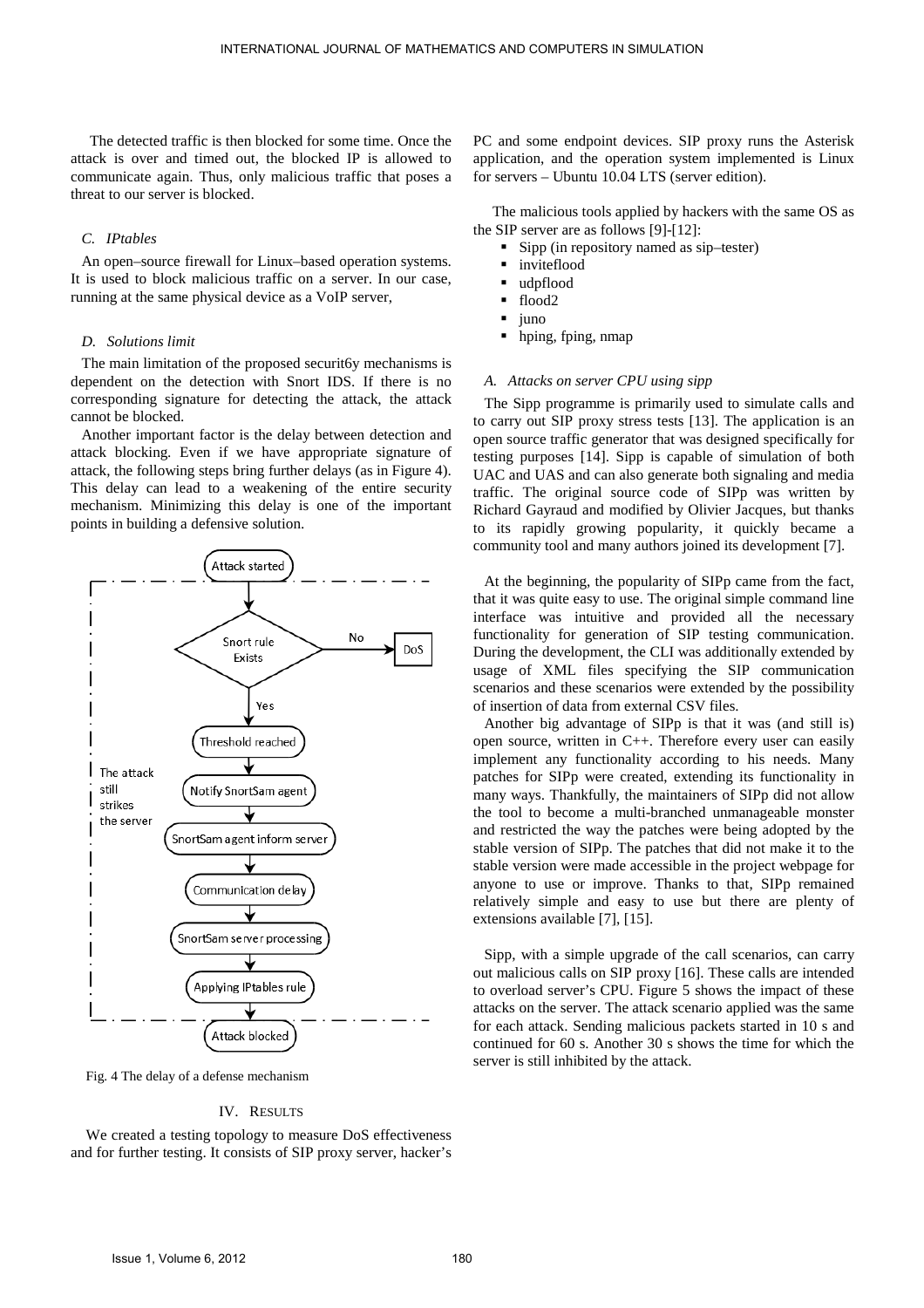

Fig. 5 The impact of different attacks on a server's CPU load

To enable the comparison of the efficiency of individual malicious SIP messages, the messages had been sent to the SIP server with the same rate (250 messages per second). For instance register flood attack is run by following command:

sipp -sn uac 192.168.0.10:5060 –sf reg\_notag.xml -m 100000 -r 250 -s 1003

Clearly, the most effective SIP messages to attack a SIP server are REGISTER and OPTIONS. In the first case, the endpoint could not register or make calls, though running calls was not affected (the RTP stream only between endpoints). Sipp attacking scenario is shown below.

```
<?xml version="1.0" encoding="UTF—8"?> 
<scenario name="SIP DOS REGISTER"> 
 <send>
   <![CDATA[ 
    REGISTER sip:[service]@192.168.0.10:5060 SIP/2.0 
    Via: SIP/2.0/[transport] [local_ip]:[local_port] 
    From: <sip:[service]@[local_ip]:[local_port]> 
    To: <sip:[service]@[remote_ip]:[remote_port]> 
    Call—ID: [call_id] 
    Cseq: 1 REGISTER 
    Contact: sip: [service]@[local_ip]:[local_port] 
    Max—Forwards: 70 
    Subject: Performance Test 
    Content—Type: application/sdp 
    Content—Length: O 
  ] </send> 
</scenario>
```
Fig. 6 Example of xml attack scenario

Paradoxically was the scenario in Figure 6 one of the most effective register attack scenario. It's because of his simplicity.

When SIP proxy doesn't have enough information in register message, it tries to find or guess missing data. This behavior leads to a further increase in computional load (regular SIP header is shown in fig. 7).

REGISTER sip:192.168.0.10 SIP/2.0

Via: SIP/2.0/UDP 192.168.0.3:15068;branch=z9hG4bK-

d8754z-4bbaa5ad277e3c56-1---d8754z-;rport

Max-Forwards: 70

Contact:

<sip:1001@192.168.0.3:15068;rinstance=e7238becce042b76 >

To: "1001"<sip:1001@192.168.0.10> From: "1001"<sip:1001@192.168.0.10>;tag=f4c01cef Call-ID:

NDE5NGI0NTY0ZDk3NDNjNzg0ZGVlN2YyMjNmZmIxO Dk.

CSeq: 2 REGISTER

Expires: 3600

Allow: INVITE, ACK, CANCEL, OPTIONS, BYE,

REFER, NOTIFY, MESSAGE, SUBSCRIBE, INFO User-Agent: X-Lite 4 release 4.0 stamp 58832 Authorization: Digest

username="1001",realm="asterisk",nonce="5935b1a9",uri="si

p:192.168.0.10",response="79c8c8d3c37e2f026a2a7503d958

713a",algorithm=MD5

Content-Length: 0

Fig. 7: A regular SIP register header

OPTIONS flood caused merely a delay in request processing, yet the situation deteriorated as the attack continued. In the end, not a single endpoint was able to register or make calls. The relatively long time necessary for the server to recover (in both cases) was rather surprising.

 The delay in connection was evident in the attack performed by means of INVITE messages. Some calls failed to be connected at all. The attack was performed by a non– existing source user.

 Attacks performed by means of BYE, CANCEL and ACK messages returned almost the same results (the figure illustrates only the attack by means of the BYE and CANCEL message).



Fig. 8 Impact of BYE and CANCEL flood attacks

 During the attack, no call or registration was affected. BYE and CANCEL were not sent to end a particular call.

 Security precautions against all these attacks include Snort rules tracking the number of messages sent to the SIP server from a particular source address. The blocking rules were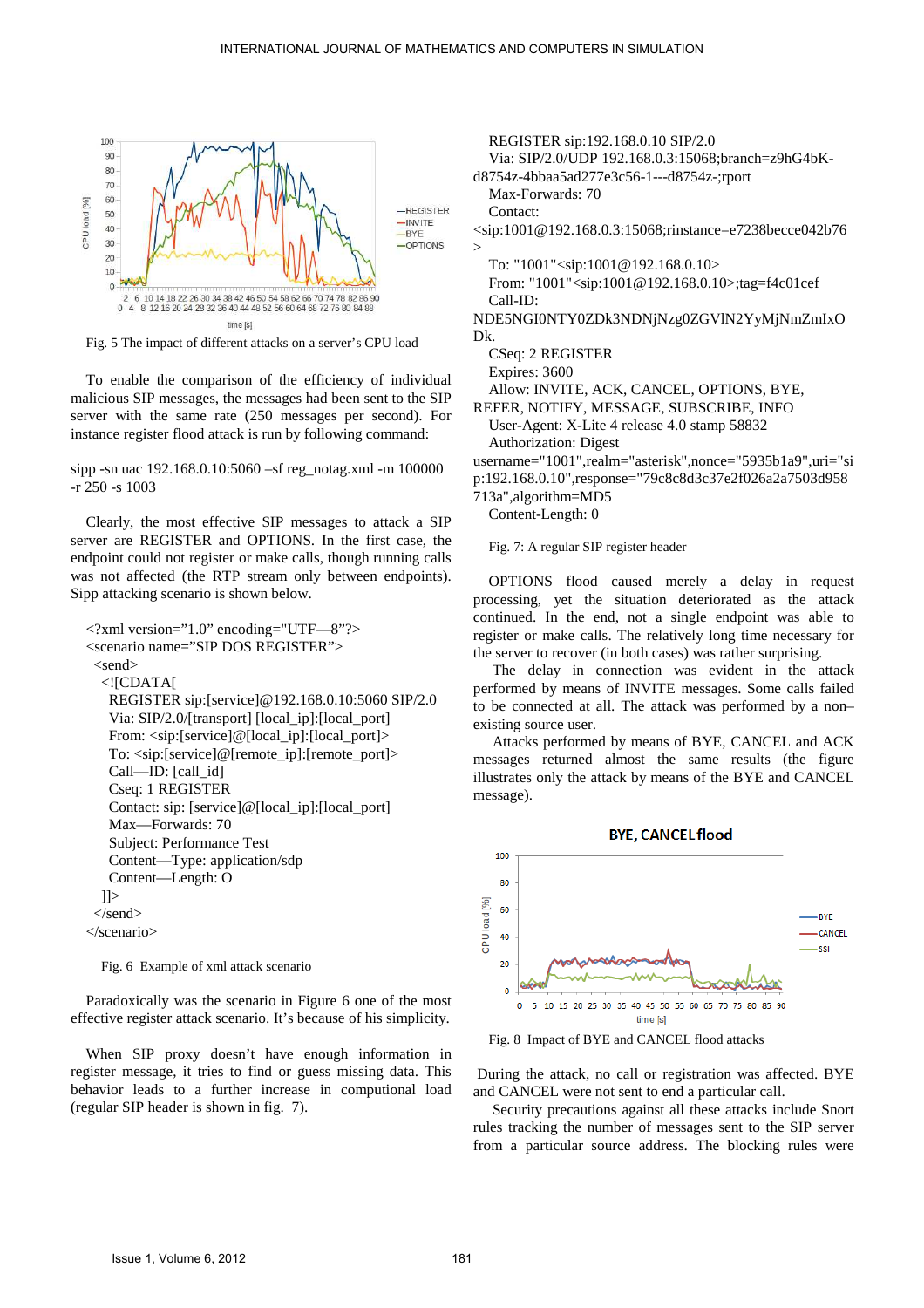similar in most cases, like this Snort rule for blocking unwanted register flood.

alert udp \$EXTERNAL\_NET any -> \$SIP\_PROXY \$SIP\_PORT (msg:"SIP DoS attempt(registerflood)"; content:"REGISTER sip"; detection filter:track by src, count 50, seconds 5; classtype:misc-attack; sid:1000001; rev:1; fwsam:src, 10min;)

Fig. 9 The example of Snort rule.

Where the limit for messages was exceeded, the blocking rule was activated on the firewall by snortsam server. ¨

The time of blocking malicious traffic was set to 10 minutes. After this interval is the blocked IP allowed to communicate with server. Snortsam automatically extend the time of blocking, when the attack is still detected. Whole solution than really effective against actual attacks and can simply converge to non-blocking state without human intervention when the attack ends.

The CPU load with the activated IPS system was about 9% during all these attacks (fig. 10).



Figure 10: The impact of an attack with (SSI) and without the protection.

The attacker could be sending all the above mentioned malicious messages at a higher rate. In this way each malicious message can consume up to 100% of the server's CPU. Just to compare, the INVITE messages need 10 times higher rate than the REGISTER messages to consume a similar load of the affected machines CPU. The INVITE messages can also send the inviteflood application and create a situation very similar to the flooding with UDP packets (the same is true for any attack with a high rate of packets sent). Differences between applications can be seen in Figure 11.



Fig. 11 Inviteflood using a variety of applications

### *B. Link flooding attacks*

Unlike the above mentioned attacks, udpflood only floods the target destination with useless UDP packets. These packets contain a sequence from 1 to 9, followed by zeros. The packet size is 1400 bytes, and the tool can spoof the source address. The syntax of *udpflood* coomand is following:

./udpflood <source\_ip> <destination\_ip>  $\leq$ source port $>$  $\leq$ dest port $>$  $\leq$ number of packets $>$ 

 The CPU load is very low during the attack but all communication with the server is blocked due to a high volume of traffic. This traffic was in tests about 10.9 MB/s, which is almost the bandwidth of the fast Ethernet line (100Mb/s) between tested computers. Another delay brings virtualization of whole testing concept and upper layer protocols.

 Blocking the traffic on server's interface is useless as the link would still be flooded. There is no efficient protection to be applied on the server, it is only possible to eliminate the impact of such an attack.

#### *C. TCP SYN flood attack*

The last type of attack against SIP proxy tested was to flood it with TCP SYN flag set packets. We used flood2 and juno applications. The Juno tool is especially dangerous as it can be easily upgraded to spoof the source address and ports.



Figure 12: The server's CPU load during TCP/SYN flood attack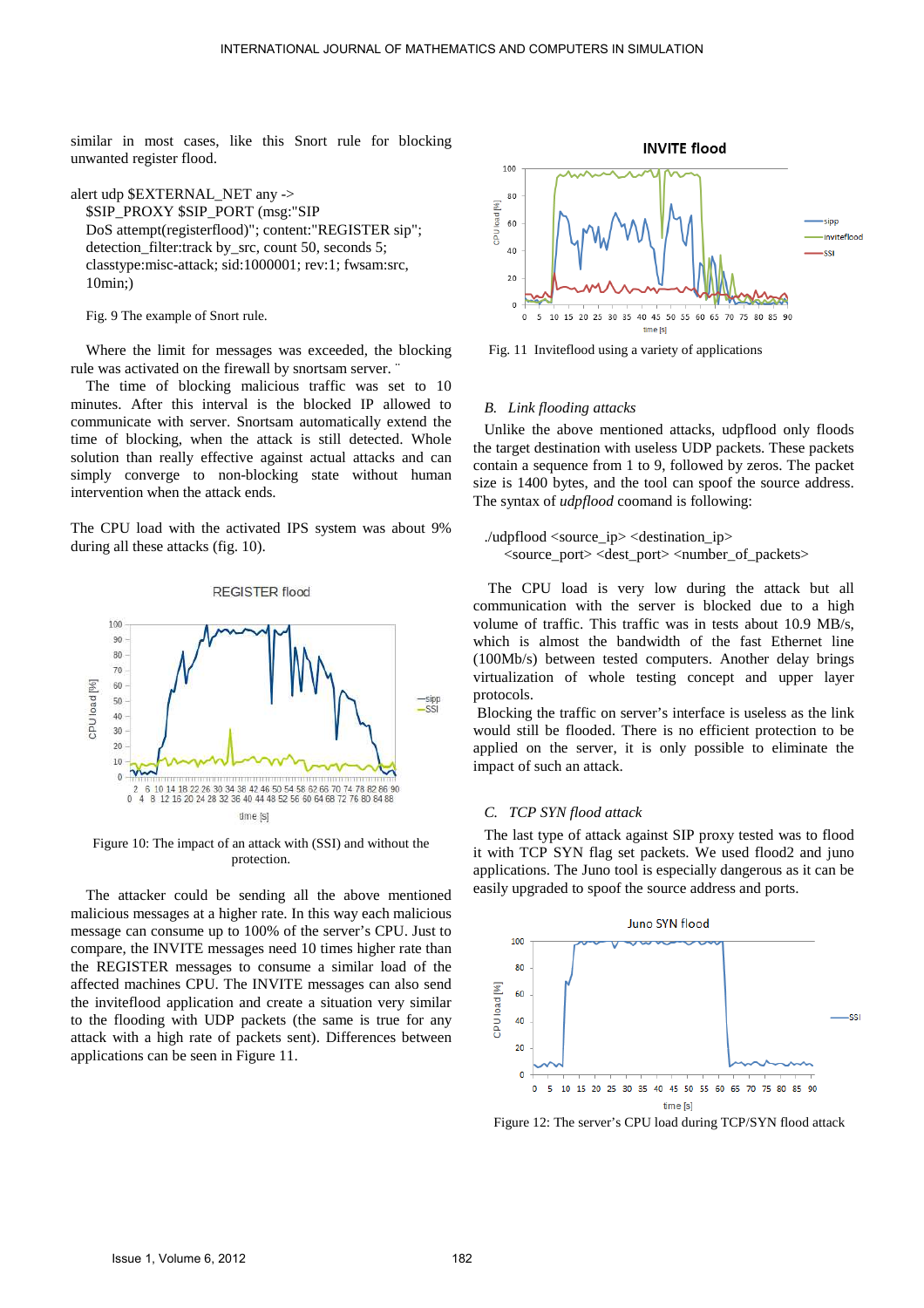When the attack was launched, the connection with the server was lost almost instantly. Detecting this attack is simple but surprisingly useless. Even with an active firewall rule, Snort still analyzes the malicious traffic and the server's CPU load approaches 100%, due to small computing power of test machine.

#### *D. Assessment of results*

The performed tests clearly indicate that SIP proxy is rather vulnerable to DoS attacks. As the server runs on a limited physical machine, only very basic protection mechanisms against certain DoS attacks can be implemented.

TABLE 1: IMPACT OF ATTACKS ON THE SERVER

| <b>Attack type</b>       | VoIP server<br><b>CPU</b> impact             | Threat    | <b>Communication</b><br>with VoIP<br>server |
|--------------------------|----------------------------------------------|-----------|---------------------------------------------|
| <b>REGISTER</b><br>flood | <b>High CPU</b><br>usage at a small<br>rates | Very high | Impossible                                  |
| <b>INVITE</b><br>flood   | CPU load based<br>on rates                   | High      | Impossible                                  |
| ACK,BYE,<br>CNL flood    | Low CPU load                                 | Low       | Very limited,<br>delayed                    |
| <b>OPTIONS</b><br>flood  | Gradually<br>increasing CPU<br>load          | Very low  | Impossible                                  |
| <b>UDP</b> flood         | Low CPU load,<br>line overloaded             | Very high | Impossible                                  |
| <b>TCP SYN</b><br>flood  | High CPU load,<br>all TCP conn.<br>lost      | Very high | Impossible                                  |

 This system consists of the following applications: Snort, SnortSam and Iptables. The tests proved that the analysis of the server's traffic does not significantly affect server's performance (except for TCP SYN flood attack).

 The most dangerous attacks include flooding with REGISTER, INVITE and OPTIONS messages, link bandwidth depletion using udpflood and TCP SYN flood attack. The attacks using malicious ACK, BYE or CANCEL messages are harmless at lower rates, with the same impact as udpflood at higher rates. No effective protection to be applied directly on the server exists against certain attacks. In this case, a more secure network topology is the only solution (Figure 13).

 The main change in this topology is the inclusion of a demilitarized zone (DMZ). It is located between two firewalls (inner and outer). The purpose of this zone is to separate the safe inner part from the rather dangerous outer part of the network. Both firewalls run SnortSam agents so rules can be dynamically applied on both machines.



Fig. 13: The proposal of a safer topology.

The inner firewall (marked as Firewall 2) serves to protect the SIP server against the attacks from inside of the network. All traffic to the SIP server has to pass through at least one firewall. The safe inner network should be implemented as a matter of course. The potential attack from inside of the network would affect many users. Using encryption, VoIP VLANs and methods such as ARP inspection and DHCP snooping should provide an adequate response to possible security breaches. The implementation of a QoS mechanism should further reinforce the protection.

 A honeypot located in the DMZ is an inspiration for further security precaution to be implemented.

 Another security measure is the use of encrypted transmission of VoIP protocols. But if we do not have full support for encryption (both signalization and voice stream) on endpoint equipment, encryption cannot be deployed.

#### V. CONCLUSION

DoS attacks can be carried out in many different ways. We tested their efficiency in practice and documented the results. This article maps the most frequently used attacks of today and evaluates the risk inherent to each of them. The resulting solution is an IPS system based on the Snort application. This application is combined with two other – SnortSam and